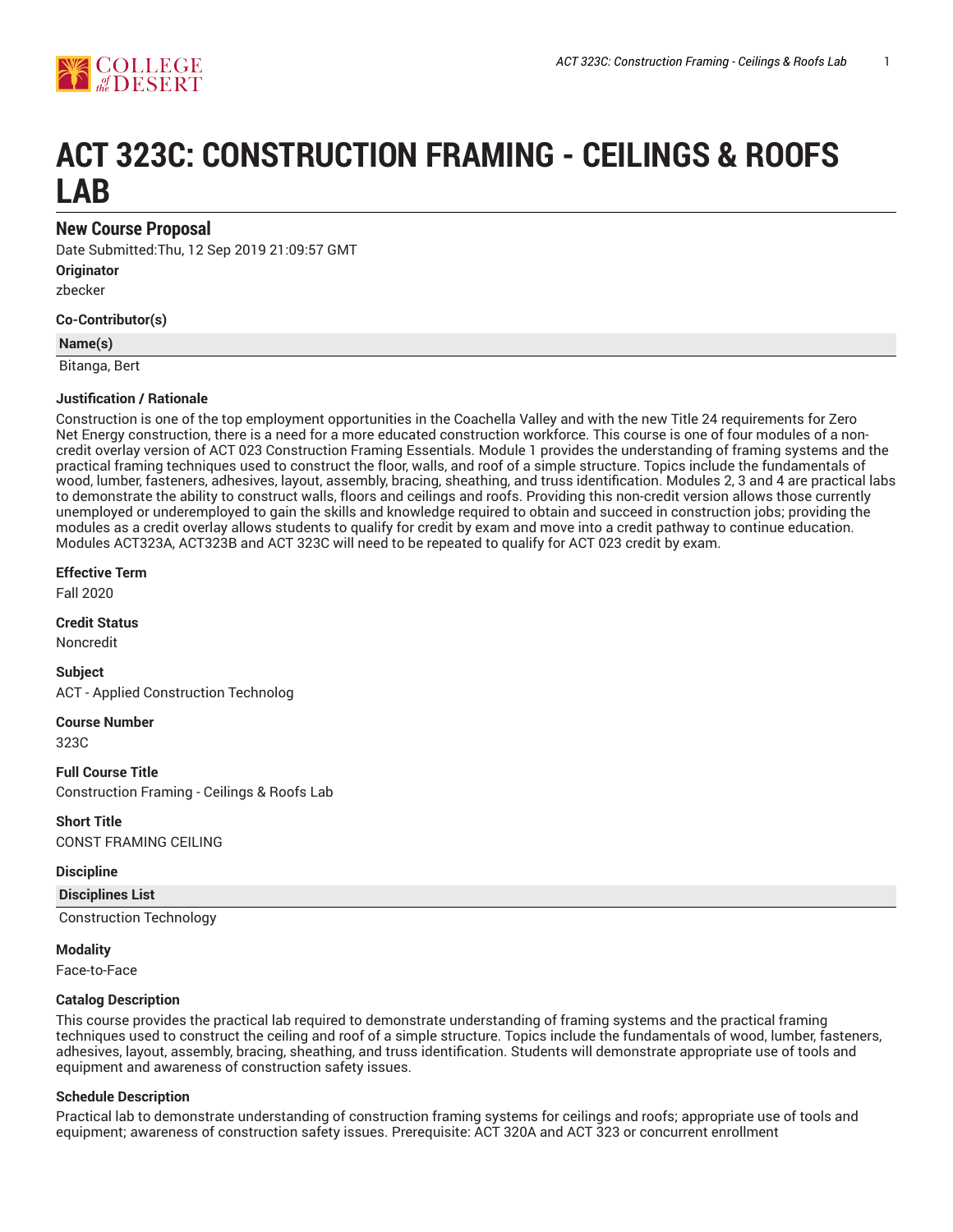

**Non-credit Hours** 24 **Lecture Units** 0 **Lecture Semester Hours** 0 **Lab Units**  $\Omega$ **In-class Hours** 24 **Out-of-class Hours** 0 **Total Course Units** 0 **Total Semester Hours** 24 **Override Description** Noncredit courses do not have lecture and lab. The out of class hours were adjusted to provide the same total as the equivalent credit course. **Prerequisite Course(s)** ACT 320A and ACT 323 or concurrent enrollment **Required Text and Other Instructional Materials Resource Type** Book **Author** National Center for Construction Education and Research **Title** Construction Technology-Trainee Guide **Edition** 4th **City** Gainesville, FL **Publisher** Pearson Prentice Hall **Year** 2016 **College Level** Yes **Flesch-Kincaid Level** 12 **ISBN #** 0134130391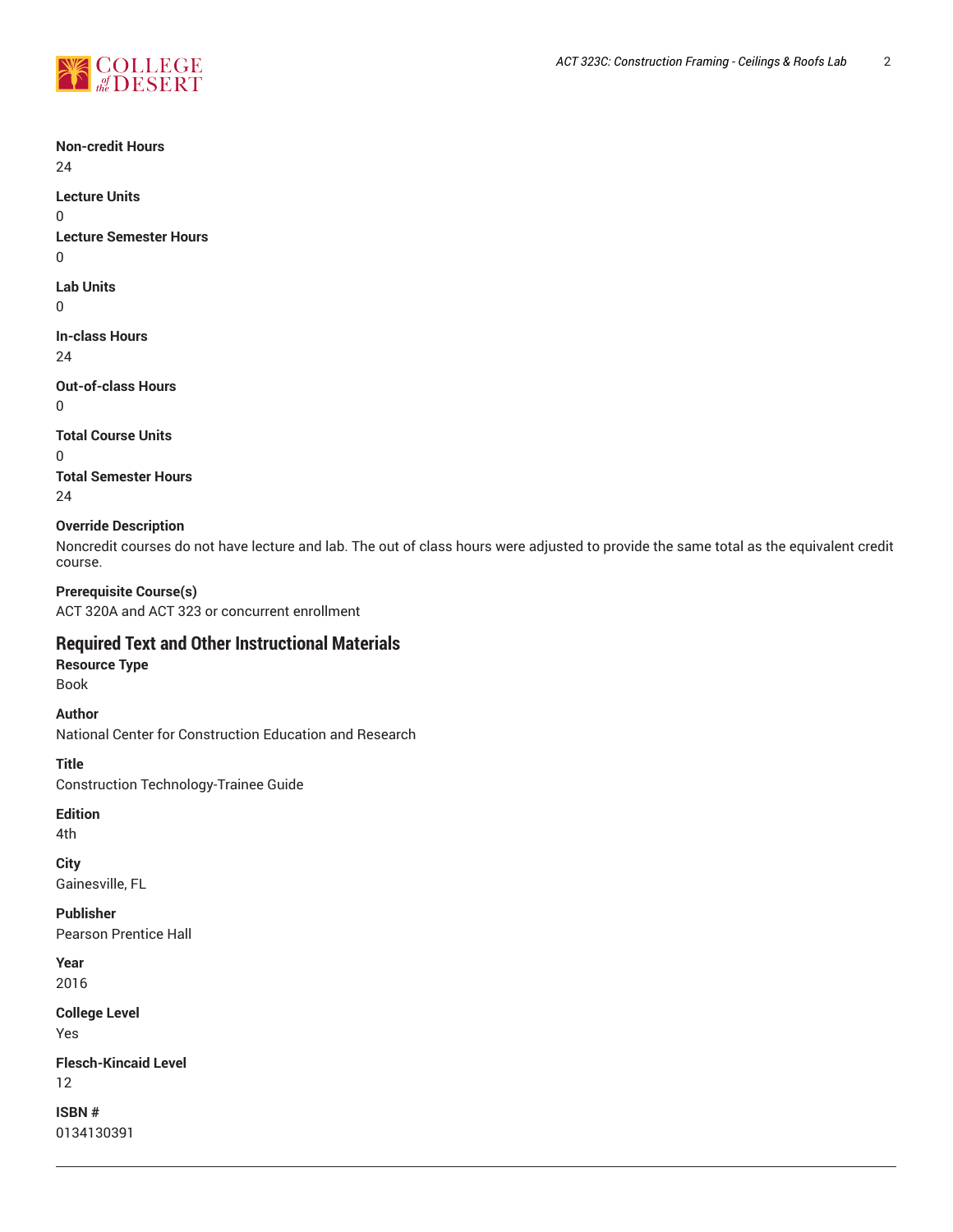

#### **Resource Type**

Instructional Materials

#### **Title**

Career Connections Project Book 3

#### **Edition**

Most Recent

#### **Publisher**

Carpenters International Training Fund

**Year** 2018

#### **Description**

CC0003RG

#### **Class Size Maximum**

20

## **Entrance Skills**

Discuss common safety hazards on construction sites.

#### **Requisite Course Objectives**

ACT 320A-Discuss common safety hazards on construction sites.

#### **Entrance Skills**

Explain the purpose of Occupational Safety and Health Administration (OSHA) and their regulations for the construction industry.

#### **Requisite Course Objectives**

ACT 320A-Explain the purpose of Occupational Safety and Health Administration (OSHA) and their regulations for the construction industry.

## **Entrance Skills**

Identify hand and power tools used in the construction industry.

#### **Requisite Course Objectives**

ACT 320A-Identify various hand tools used in the construction industry.

ACT 320A-Utilize various hand tools.

ACT 320A-Identify various power tools used in the construction industry.

ACT 320A-Utilize various power tools.

#### **Entrance Skills**

Demonstrate proper use of American National Standards Institute (ANSI) hand signals.

#### **Requisite Course Objectives**

ACT 320A-Demonstrate proper use of American National Standards Institute (ANSI) hand signals.

#### **Entrance Skills**

Demonstrate the ability to interpret information and instructions presented in both written and verbal form.

#### **Requisite Course Objectives**

ACT 320A-Demonstrate the ability to interpret information and instructions presented in both written and verbal form.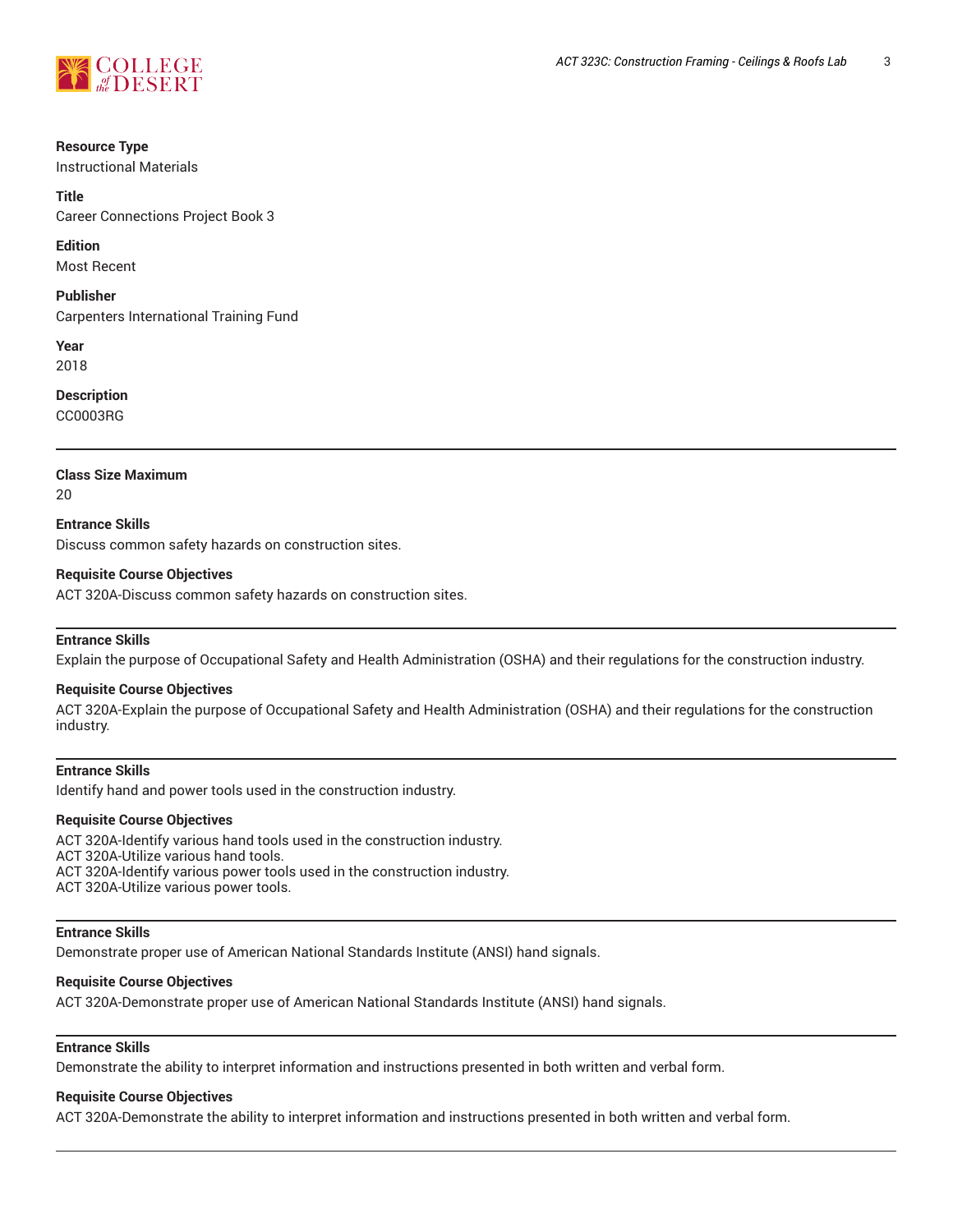

#### **Entrance Skills**

Describe the procedures for laying out ceiling joists.

#### **Requisite Course Objectives**

ACT 323-Describe the laying out of ceiling joists.

#### **Entrance Skills**

Identify the methods used to calculate the length of a rafter.

#### **Requisite Course Objectives**

ACT 323-Explain the methods used to calculate the length of a rafter.

## **Entrance Skills**

Identify the various types of trusses used in roof framing.

#### **Requisite Course Objectives**

ACT 323-Identify the various types of trusses used in roof framing.

#### **Entrance Skills**

Describe the procedure for estimating the materials required to frame and sheath a roof.

#### **Requisite Course Objectives**

ACT 323-Describe the procedure for estimating the materials used in framing and sheathing a roof.

#### **Course Content**

- 1. Overview of framing simple structures.
- 2. Building working drawings and specifications.
- 3. Ceiling layout and framing.
- 4. Estimating ceiling materials.
- 5. Steel studs in framing.
- 6. Overview to the types of roofs.
- 7. Basic roof layout.
- 8. Installing sheathing.
- 9. Rafter layout using a speed square.
- 10. Truss construction.
- 11. Determining quantities of material.
- 12. Dormers.
- 13. Plank-and-beam framing.
- 14. Metal roof framing.

#### **Course Objectives**

|             | <b>Objectives</b>                                                                     |  |
|-------------|---------------------------------------------------------------------------------------|--|
| Objective 1 | Identify the different types of roof framing systems.                                 |  |
| Objective 2 | Explain roof framing drawings and specifications.                                     |  |
| Objective 3 | Identify the components of a ceiling layout.                                          |  |
| Objective 4 | Describe the laying out of ceiling joists.                                            |  |
| Objective 5 | Describe the procedure for estimating materials required to frame walls and ceilings. |  |
| Objective 6 | Demonstrate understanding of the terms associated with roof framing.                  |  |
| Objective 7 | Identify the roof framing members used in gable and hip roofs.                        |  |
| Objective 8 | Explain the methods used to calculate the length of a rafter.                         |  |
| Objective 9 | Identify the various types of trusses used in roof framing.                           |  |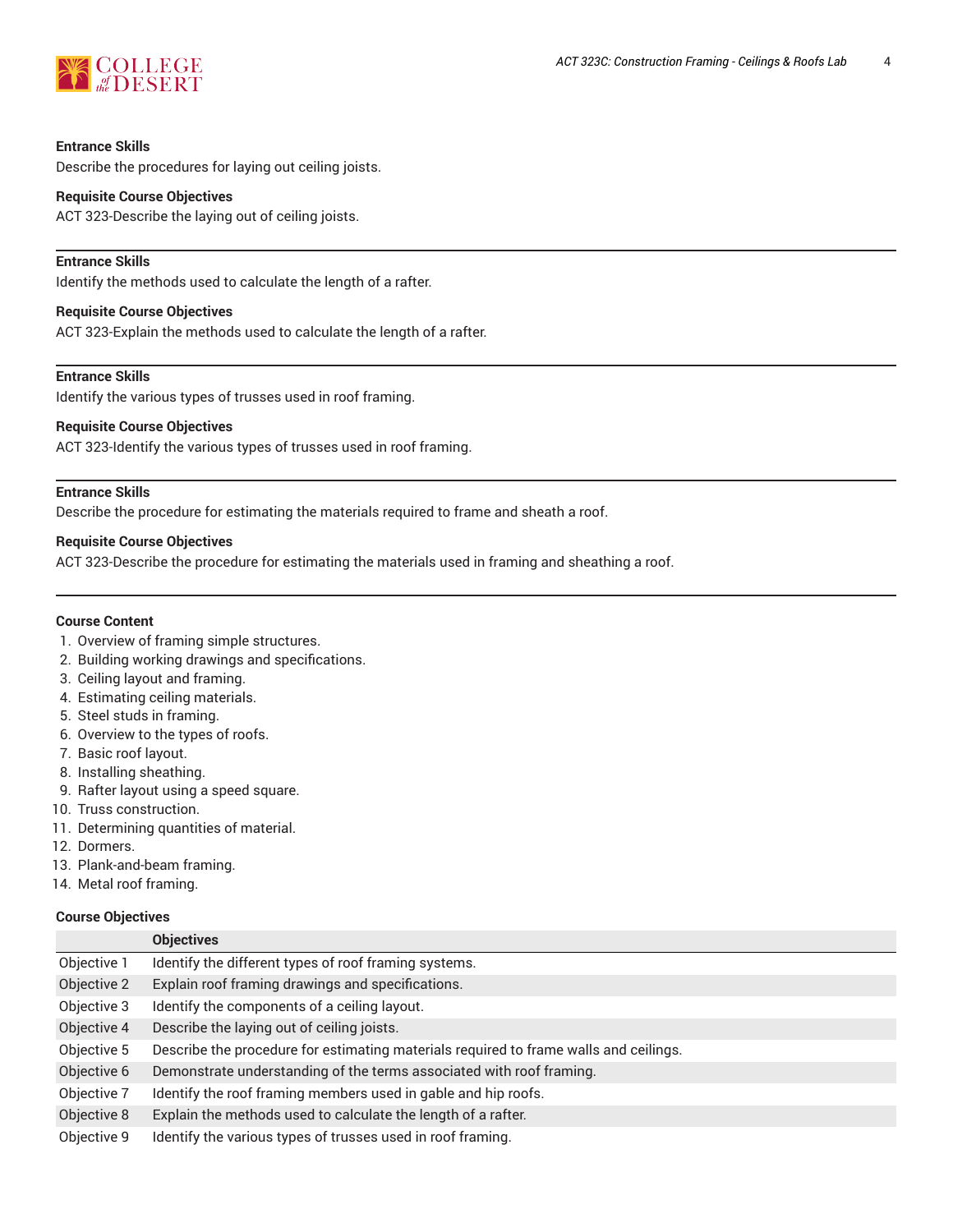

Objective 11 Describe the procedure for estimating the materials used in framing and sheathing a roof.

#### **Student Learning Outcomes**

|           | Upon satisfactory completion of this course, students will be able to:                                                                              |
|-----------|-----------------------------------------------------------------------------------------------------------------------------------------------------|
| Outcome 1 | Identify the procedure and construction of different types of ceiling and roof framing systems including the various<br>members and fasteners used. |
| Outcome 2 | Construct a simple roof structure structure.                                                                                                        |

#### **Methods of Instruction**

| <b>Method</b>                            | Please provide a description or examples of how each instructional<br>method will be used in this course. |                                                                            |  |  |  |
|------------------------------------------|-----------------------------------------------------------------------------------------------------------|----------------------------------------------------------------------------|--|--|--|
| Demonstration, Repetition/Practice       |                                                                                                           | Construct a variety of ceiling and roof sections that meet standards.      |  |  |  |
| Participation                            | roof sections.                                                                                            | Individual and group particpation in constructing a variety of ceiling and |  |  |  |
| Discussion                               | Evaluate ceiling and roof sections.                                                                       |                                                                            |  |  |  |
| Other (Specify)                          |                                                                                                           | Review framing concepts, alternatives and estimation.                      |  |  |  |
| <b>Methods of Evaluation</b>             |                                                                                                           |                                                                            |  |  |  |
| <b>Method</b>                            | Please provide a description or examples of how<br>each evaluation method will be used in this course.    | <b>Type of Assignment</b>                                                  |  |  |  |
| Written homework                         | Field notes following approved construction<br>management format.                                         | In Class Only                                                              |  |  |  |
| Other                                    | Evaluation of ceiling and roof structures completed<br>during class.                                      | In Class Only                                                              |  |  |  |
| Student participation/contribution       | Individual participation in planning, constructing<br>and evaluating ceilng and roof sections.            | In Class Only                                                              |  |  |  |
| Group activity participation/observation | Group participation in planning, constructing and<br>evaluating ceiling and roof sections.                | In Class Only                                                              |  |  |  |

#### **Assignments**

#### **Other In-class Assignments**

- 1. Plan ceiling and roof construction.
- 2. Determine materials for ceiling and roof construction.
- 3. Participate as individual and member of group/team in constructing ceiling and roof sections.
- 4. Evaluate ceiling and roof sections after construction.

## **Grade Methods**

Pass/No Pass Only

# **MIS Course Data**

**CIP Code** 46.0412 - Building/Construction Site Management/Manager.

**TOP Code** 095700 - Civil and Construction Management Technology

**SAM Code** C - Clearly Occupational

**Basic Skills Status** Not Basic Skills

**Prior College Level** Not applicable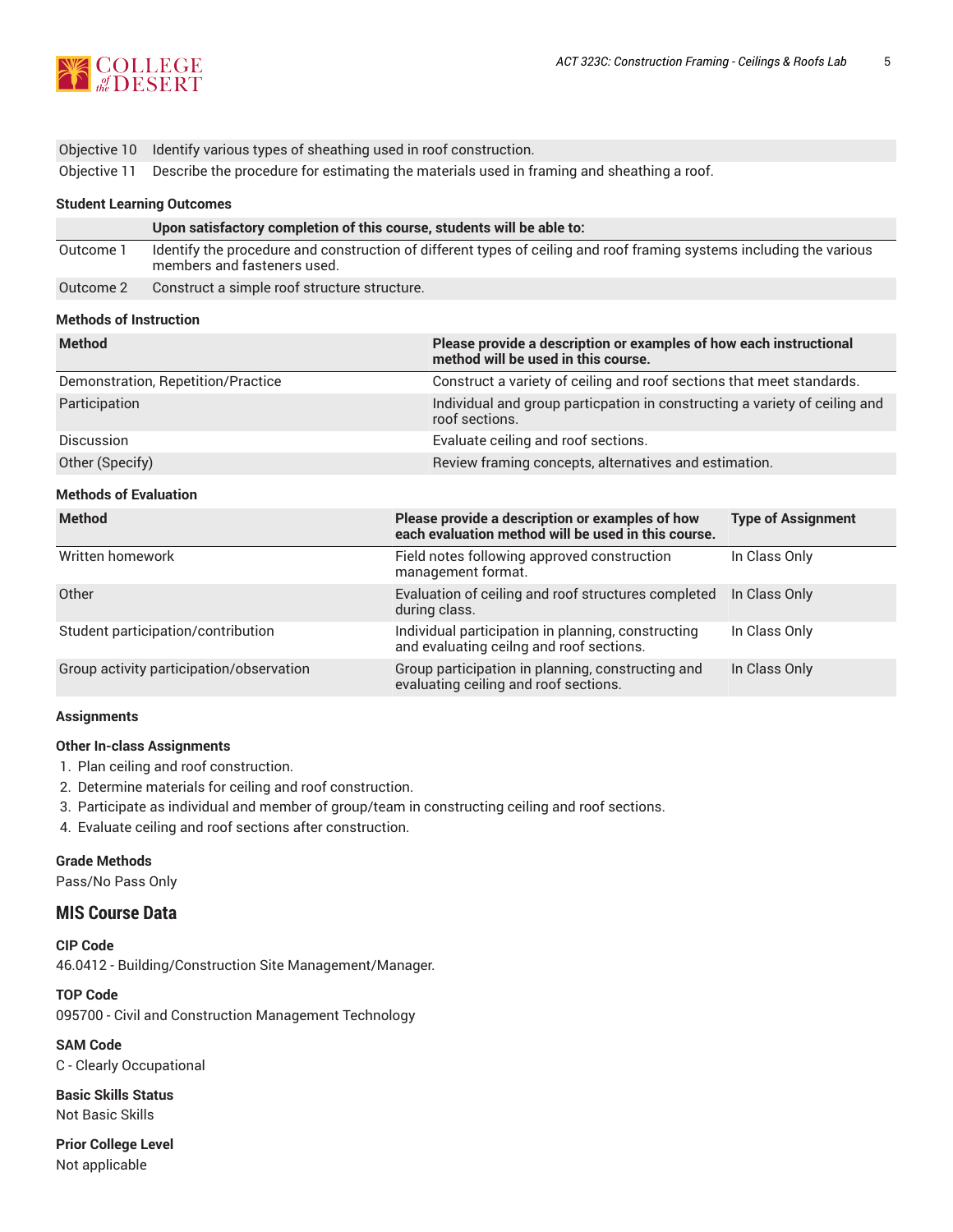

### **Cooperative Work Experience**

Not a Coop Course

# **Course Classification Status**

Other Non-credit Enhanced Funding

**Approved Special Class** Not special class

**Noncredit Category** Short-Term Vocational

**Funding Agency Category** Not Applicable

**Program Status** Program Applicable

**Transfer Status** Not transferable

**Allow Audit**

No

**Repeatability** Yes

**Repeatability Limit** NC

**Repeat Type** Noncredit

## **Justification**

Noncredit courses are repeatable until students achieve the skills and knowledge required to meet the objectives and outcomes of the course.

**Materials Fee**

No

**Additional Fees?** No

## **Approvals**

**Curriculum Committee Approval Date** 10/17/2019

**Academic Senate Approval Date** 10/24/2019

**Board of Trustees Approval Date** 11/13/2019

**Chancellor's Office Approval Date** 12/22/2019

**Course Control Number** CCC000610833

## **Programs referencing this course**

Construction Technology Framing Carpentry Certificate of Completion (http://catalog.collegeofthedesert.eduundefined?key=279/)